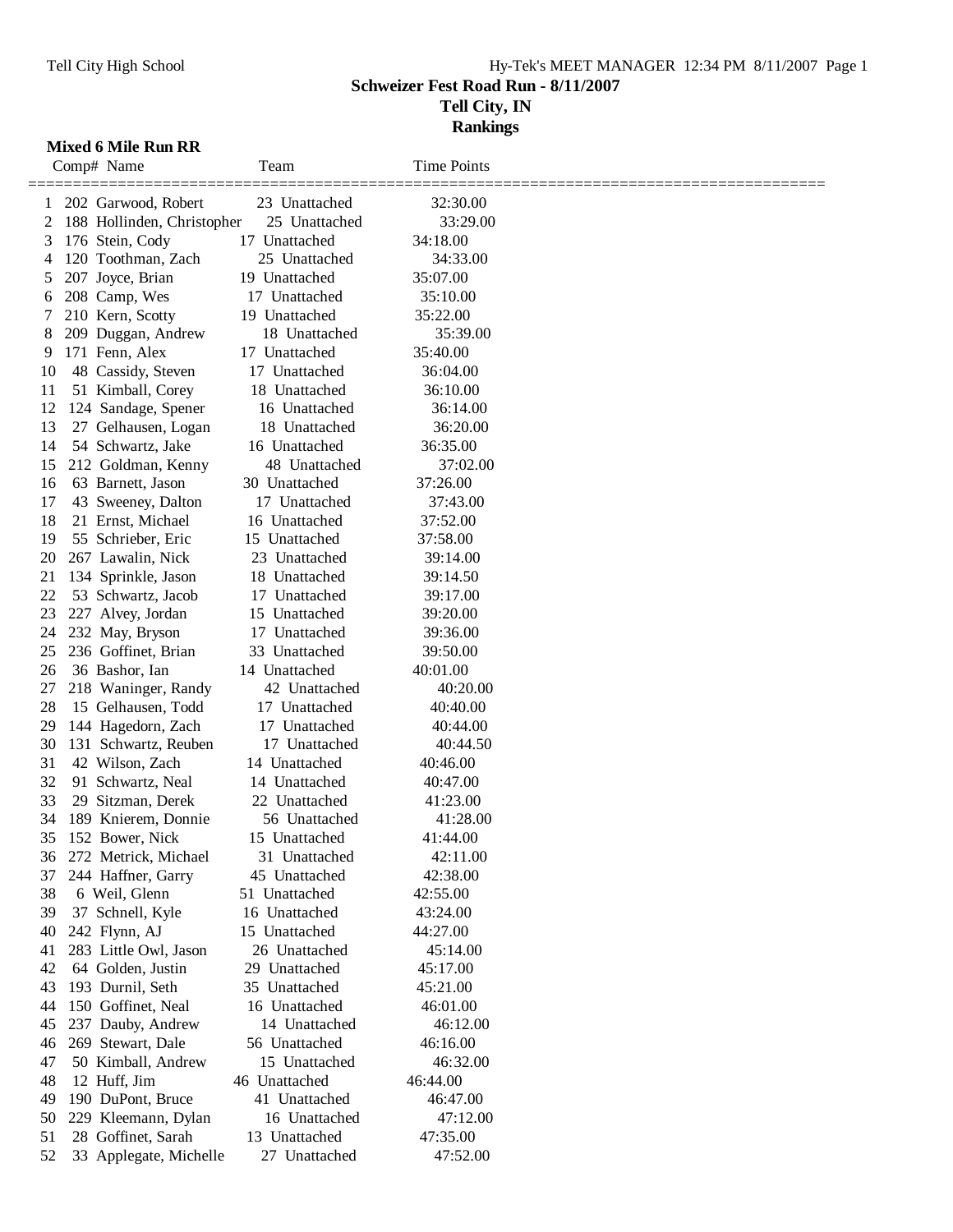**Schweizer Fest Road Run - 8/11/2007**

|     |                           |               | Tell City, IN   |
|-----|---------------------------|---------------|-----------------|
|     |                           |               | <b>Rankings</b> |
| 53  | 2 Gramelsbacher, Kevin    | 40 Unattached | 48:03.00        |
| 54  | 141 James, Ray            | 38 Unattached | 48:04.00        |
|     | Mixed 6 Mile Run RR       |               |                 |
| 55. | 19 Cutter, Jennifer       | 24 Unattached | 48:05.00        |
| 56  | 153 Peter, Justin T.      | 14 Unattached | 48:07.00        |
| 57  | 35 Downes, Cathy          | 39 Unattached | 48:15.00        |
| 58  | 61 Pfieffer, John         | 39 Unattached | 48:48.00        |
| 59  | 164 Prange, Vanessa       | 26 Unattached | 49:13.00        |
| 60  | 30 Zoll, Brianna          | 20 Unattached | 49:49.00        |
| 61  | 284 Schenck, Chad         | 30 Unattached | 49:56.00        |
| 62  | 173 Bartlett, Alana       | 25 Unattached | 49:59.00        |
| 63  | 17 Bruner, Matt           | 39 Unattached | 50:04.00        |
| 64  | 16 Tempel, Arnie          | 24 Unattached | 50:18.00        |
| 65  | 11 Elaman, Michael        | 60 Unattached | 50:23.00        |
| 66  | 59 Lautner, Janet         | 50 Unattached | 50:31.00        |
| 67  | 132 Kotnour, Kristin      | 26 Unattached | 50:36.00        |
| 68  | 8 Preher, Earlene         | 49 Unattached | 50:57.00        |
| 69  | 34 Williamson, Tabitha    | 21 Unattached | 51:01.00        |
| 70  | 24 Sedwick, Jason         | 45 Unattached | 51:06.00        |
| 71  | 277 Bryant, JD            | 15 Unattached | 51:35.00        |
| 72  | 281 Johnson, Meredith     | 16 Unattached | 51:41.00        |
| 73  | 133 Hollinden, Tom        | 26 Unattached | 52:39.00        |
| 74  | 56 Hollinden, Amy         | 30 Unattached | 52:43.00        |
| 75  | 22 Day, Lisa              | 32 Unattached | 52:53.00        |
| 76  | 41 Farless, John          | 32 Unattached | 53:00.00        |
| 77  | 20 Quesenbery, Julie      | 24 Unattached | 53:23.00        |
| 78  | 38 Chestnut, Jennifer     | 29 Unattached | 53:36.00        |
| 79  | 206 Werner, Jen           | 29 Unattached | 53:59.00        |
| 80  | 26 Lasher, Crystal        | 26 Unattached | 54:01.00        |
| 81  | 205 Werner, Emily         | 27 Unattached | 54:11.00        |
| 82  | 222 Decker, Christian     | 35 Unattached | 54:21.00        |
| 83  | 137 Brinksneader, Bradley | 18 Unattached | 54:27.00        |
| 84  | 271 Metrick, Stephanie    | 32 Unattached | 54:39.00        |
| 85  | 40 York, Jennifer         | 33 Unattached | 55:10.00        |
| 86  | 23 Thorton, Chris         | 39 Unattached | 55:43.00        |
| 87  | 174 Strobel, Amy          | 42 Unattached | 55:48.00        |
| 88  | 142 James, Melissa        | 37 Unattached | 56:33.00        |
| 89  | 32 Lasher, Casey          | 34 Unattached | 56:33.70        |
| 90  | 10 Campbell, Pattie       | 38 Unattached | 58:37.00        |
| 91  | 39 Davis, Katie           | 27 Unattached | 59:40.00        |
| 92  | 182 King, Dakota          | 11 Unattached | 1:00:00.00      |
| 93  | 7 Arruffat, Santiago      | 33 Unattached | 1:00:39.00      |
| 94  | 49 Davis, Erik            | 29 Unattached | 1:01:13.00      |
| 95  | 250 Vessels, Kaki         | 21 Unattached | 1:01:14.00      |
| 96  | 251 Vessels, Brad         | 45 Unattached | 1:02:18.00      |
| 97  | 14 Allen, Terry           | 36 Unattached | 1:02:18.50      |
| 98  | 195 Schuetter, Phil       | 44 Unattached | 1:02:22.00      |
| 99  | 46 Sweeney, Ryan          | 20 Unattached | 1:04:40.00      |
| 100 | Lasher, Mary Lou<br>9.    | 61 Unattached | 1:07:23.00      |
| 101 | 47 Blessinger, Aggie      | 39 Unattached | 1:07:32.00      |
| 102 | 45 Sweeney, Cheryl        | 45 Unattached | 1:07:50.00      |
| 103 | 280 Rudder, Julie         | 50 Unattached | 1:08:07.00      |
| 104 | 57 Harpenau, Donna        | 49 Unattached | 1:08:39.00      |
| 105 | 58 Harpenau, Adrienne     | 23 Unattached | 1:09:37.00      |
| 106 | 62 Pfeiffer, Kellie       | 41 Unattached | 1:09:37.30      |